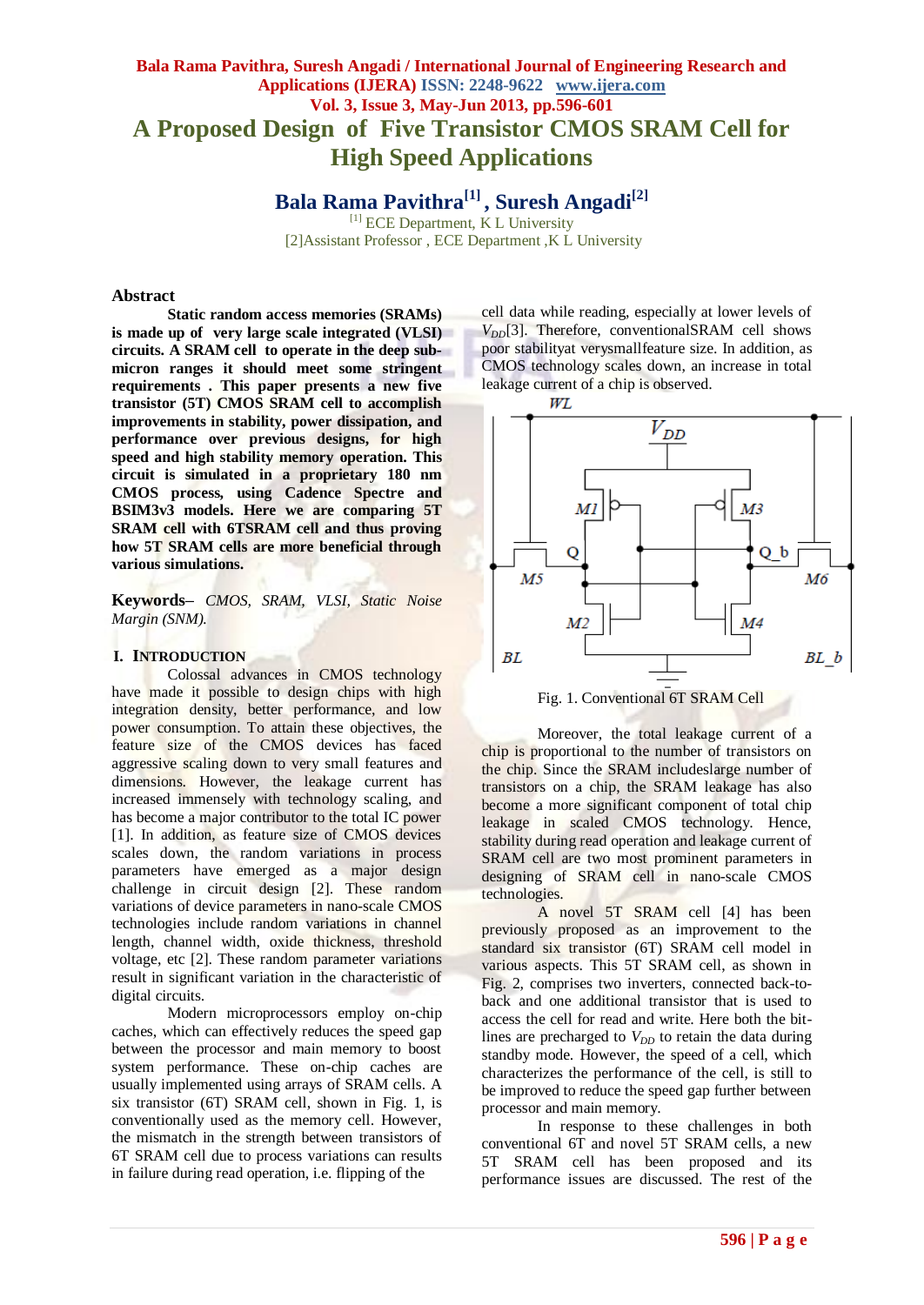paper is organized as follows.Section II discusses basic structure, write, and read operationsof the proposed 5T SRAM cell.Section III explores



in a proprietary 180 nm CMOS process.On the basis of results analyzed, section V concludes the significance of the proposed cell in various high speed, high stability, and low power applications.

## **II. PROPOSED 5T SRAM CELL**

Fig. 3 shows the proposed five transistor (5T) SRAM cell. In this cell, Inverter NMOS transistors (*M*1, *M*3) are directly connected to the bit lines, PMOS transistors (*M*2, *M*4) are connected to power supply voltage  $(V_{DD})$ , and thereis an additional transistor *M*5 coupling the inverters. Unlike standard cell, no word line transistors are needed to provide access during the read and write cycles. In contrast to novel 5T cell, bit lines of the proposed cell are precharged to ground.

#### **A. Standby Mode**

Before discussing the operation of proposed SRAM cell, operations of the previously introduced novel 5T cell will be reviewed to clarify the difference between former and later.In the novel 5T cell, introduced earlier [4], when the cell is in a stand by cycle, *M*5 is turned off by keeping wordline(*WL*) at ground, the bitlines are precharged to  $V_{DD}$ , and the data is preserved by the cross-coupled inverters.In the proposed 5T cell, as shown in Fig. 3, during stand by period (precharge stage) the wordline (*WL*) associated with *M*5 is set to low, which turns off *M*5, and bitlines are precharged to ground so that the data which was written during write operation is retained by the cross-coupled inverters.

proposed cell under various modes.Section IV presents the simulation resultsperformed

## **B. Write Operation**

The write operation is accomplished by effectively asserting the wordline (*WL*).Simultaneously, depending on



the state already stored in the cell, either write "0" or write "1" signalis activated to push one of the bitlines to approximately  $2/3$   $V_{DD}$  so that the contents of the cell will flip to reflect the bitline data. Consider the situations for the two possible write operations that can be performed on the cell: *Write "0" Operation*

Assume that initially, i.e. before write "0" operation, the values of the Q and Q\_b of the cell are at "1" and "0" respectively. In this stage, transistors *M*2 and *M*3 are in the triode region, and *M*1 and *M*4 are in cut-off. The operation of write "0" is accomplished by forcing *BL\_b* to approximately  $2/3V_{DD}$  by turning on both the PMOS transistors associated with write "0" and *EN* signals. Now the source voltage of the NMOS transistor *M*3 is at approximately  $2/3$   $V_{DD}$  rather than "0", and there is a charge transfer between input terminals of the inverters because of turn on transistor *M*5. Thus Q\_b is getting charged towards  $V_{DD}$  due to  $M3$ , which is conducting in the triode region. When the voltage at Q\_b exceeds the threshold voltage of M1, the voltage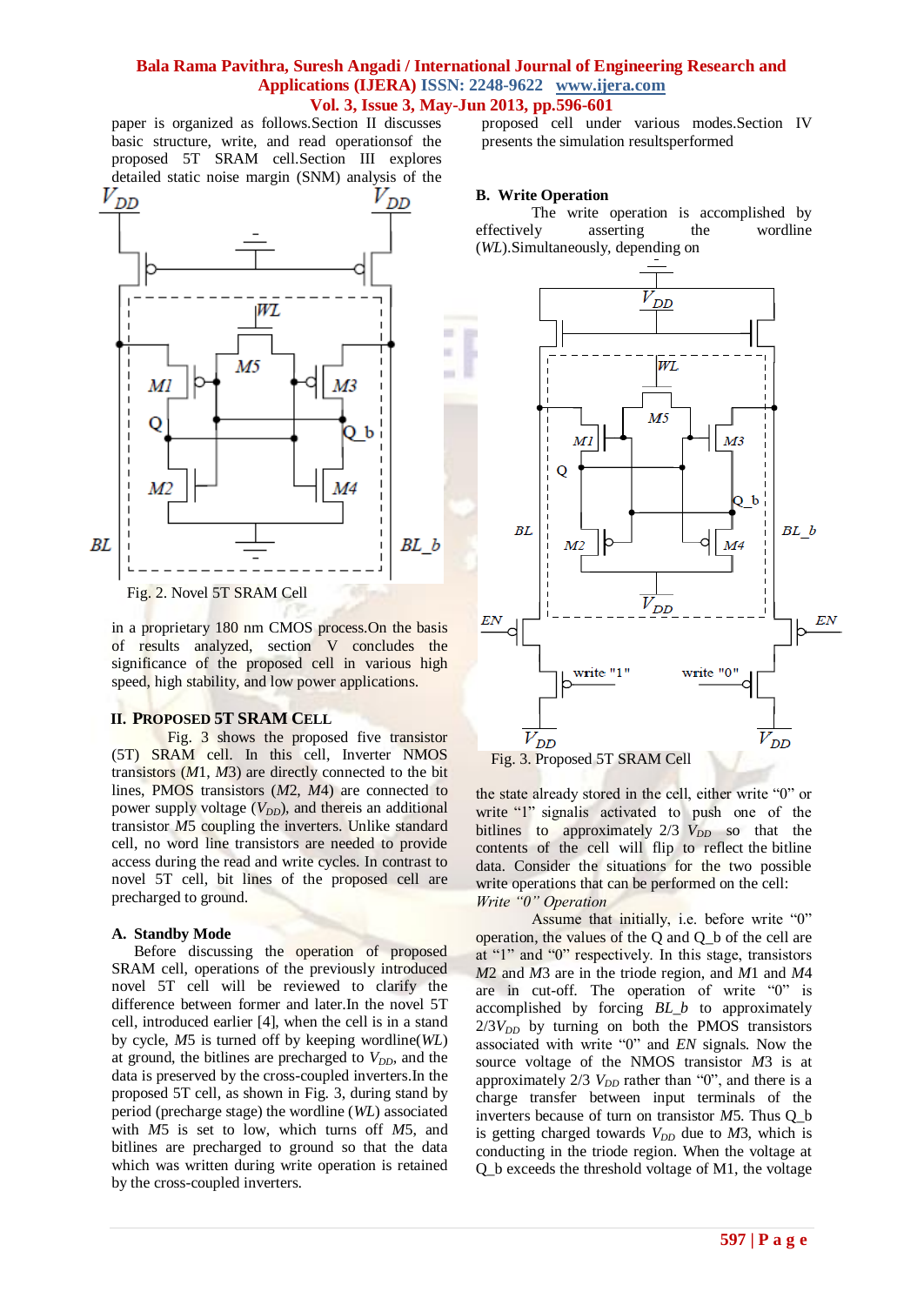at Q starts discharging towards "0". This initiates a regenerative effect between the two inverters [5]. Eventually, *M*2 turns off and the voltage at Q falls to "0" due to the pull-down action of *M*1. Simultaneously, *M*4turns on and the voltage at Q\_brises to *VDD* due to the pull-up action of *M*4. When the cell finally flips to the new state, the wordline associated with *M*5 is returned to its low stand by level.

#### *Write "1" Operation*

Assume that initially, i.e. before write "1" operation, the values of the Q and Q\_b of the cell are at "0" and "1" respectively. In this stage, transistors *M1*and *M*4 are in the triode region, and *M*2 and *M*3 are in cut-off. The operation of write "1" is accomplished by forcing *BL* to approximately 2/3  $V_{DD}$  by turning on both the PMOS transistors associated with write "1" and *EN* signals. Now the source voltage of the NMOS transistor *M*1 is at approximately 2/3  $V_{DD}$  rather than "0", and there is a charge transfer between input terminals of the inverters because of turn on transistor *M*5. Thus Q is getting charged towards  $V_{DD}$  due to  $M1$ , which is conducting in the triode region. When the voltage at Q exceeds the threshold voltage of *M*3, the voltage at Q\_b starts discharging towards "0". This initiates a regenerative effect between the two inverters [5]. Eventually, *M*4 turns off and the voltage at Q\_b falls to "0" due to the pull-down action of *M*3. Simultaneously, *M*2 turns on and the voltage at Q rises to  $V_{DD}$  due to the pull-up action of  $M2$ . Both write operations are clearly shown in Fig. 4.

## **C. Read Operation**

The read operation is achieved simply by asserting the wordline (*WL*), which is associated with the additional transistor*M*5. Consider the situations for the two possible read operations that can be performed on the cell:

#### *Read "0" Operation*

Assume that a "0" is stored in the cell, which implies that Q and Q\_b of the cell are at "0" and "1" respectively. Therefore, transistors *M*1 and *M*4 are in the triode region and *M*2 and *M*3are in cutoff. Initially, *BL* and*BL\_b*are precharged toa low voltage around ground by a pair of column pull-down transistors as shown in Fig. 3. The wordline (*WL*), held low in the stand by state, is now raised to  $V_{DD}$ which turns on additional transistor *M*5, which in turn creates a current path from the bitline to  $V_{DD}$  through the cell. This results in the voltage at Q increases to a littleamount from ground and at the same time the voltage at Q\_b decreases by a little amount from *VDD*. The voltage at Q is transferred immediately to *BL* due to *M*1, which is conducting in the triode region.Meanwhile, on the other side of the cell, the voltage on *BL b* remains low since the column pull down transistor dominates the transistor *M*3, which is conducting at the edge of the cut-off region. The difference between *BL* and *BL\_b* is fed to a sense amplifier in a proper manner to generate a valid low output, which is then stored in a data output buffer. In contrast to conventional 6T SRAM cell, here the bitlines are fed to the sense amplifier in inverted fashion to read proper data from the cell. Upon successful completion of read cycle, the wordline (*WL*) is returned to its low stand by level and both the bitlines are precharged back to a value around ground.

# *Read "1" Operation*

Assume that a "1" is stored in the cell, which impliesthat Q and Q b of the cell are at "1" and "0" respectively. Therefore, transistors *M*2 and *M*3 are in the triode region and *M*1 and *M*4are in cutoff.Initially, *BL* and*BL\_b*are prechargedtoa low voltage around ground by a pair of column pulldowntransistors asshown in Fig. 3. The word



Fig. 4. Waveforms for writeand read operations of proposed 5T SRAM

line (*WL*), held low in the stand by state, is raised to *VDD* which turns on additional transistor *M*5, which in turn creates a current path from the bitline to  $V_{DD}$ through the cell. This results in the voltage at Q\_b increases to little amount from ground, and at the same time the voltage at Q decreases by a little amount from  $V_{DD}$ . The voltage at  $Q_b$  is transferred immediately to *BL\_b* due to transistor *M*3, which is conducting in the triode region. Meanwhile, on the other side of the cell, the voltage on *BL* remains low since the column pull down transistor dominates the transistor *M*1, which is conducting at the edge of the cut-off region. As mentioned in read "0" operation, here also the difference between *BL* and *BL\_b* is fed to a sense amplifier in a proper manner to generate a valid high output. The length of the additional transistor *M*5 is 3-4 times longer than the minimum length (*Lmin*), and all the transistor sizes have been properly designed so that the cell can preserve data during read operation. Both the read operations are clearly shown in Fig. 4.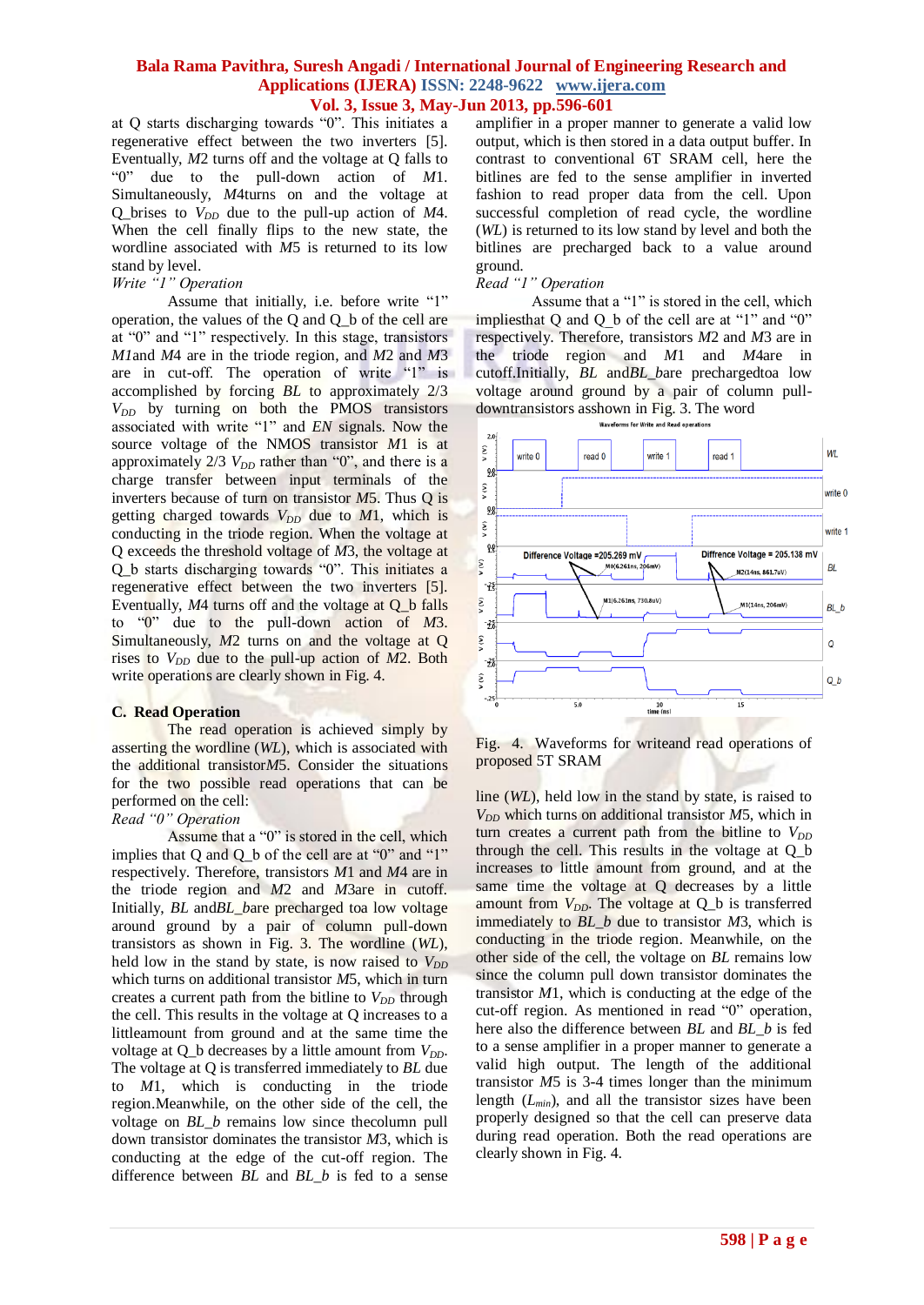#### **III. STATIC NOISE MARGIN ANALYSIS OF PROPOSED FIVE TRANSISTOR SRAM CELL**

The stability and robustness of a proposed SRAM cell is usually evaluated by analyzing both its dynamic and static behavior during the write, read, and hold operations. Stability of the memory cell can be estimated from the static noise margin (SNM) analysis. SNM is defined as the minimum DC noise voltage needed to flip the cell state [6],and is used to quantify the stability of the SRAM cell using a static approach. A significant effort has been devoted to explore the impact of process variations using the SNM. Here about proposed 5T SRAM cell's static stability during read and hold period has been presented, and the differences between SNM during hold and read modes are compared. The read mode is usually identified as the cell's weakest mode.

## **A. SNM During Hold Mode**

The SRAM cell immunity to static noise is measured in terms of SNM that quantifies the maximum amount of voltage noise that the cell can tolerate at the output nodes of the cross-coupled inverters without flipping the cell. The graphical method to determine the SNM uses the static voltage transfer characteristics (VTC) of the SRAM cell inverters.

Fig. 5 superimposes the VTC of one inverter to the inverse VTC of the other inverter. The resulting two lobed graph is called a "butterfly" curve and is used to determine SNM. Its value is defined as the side length of the largest square that can be fitted inside the lobes of the "butterfly" curve [6]. Fig. 5 shows that the variation of the "butterfly" curves for two supply voltages ( $V_{DD}$ , 2/3  $V_{DD}$ ) during hold operation. It clearly shows that lowering the power supply voltage reduces the SNM.

## **B. SNM During Read Mode**

Static noise margin is a key performance factor to estimate the ability of the cell that can preserve data during the read operation. SNM during read can be evaluated from voltage transfer characteristic curves obtained by setting wordline (*WL*) to high, while both the bitlines are precharged to a low voltage around ground. Generally, SNM during read takes its lowest value and the cell is in its weakest state.

The "butterfly" curves, shown in Fig. 6, are formed by superimposing of both inverter VTCs taken under read operation. Fig. 6 shows the variation of SNM for two power supply voltages during read operation, and degradation of the static noise margin with reduction of power supply voltage.

The SNM during hold and read operation for two different power supply voltages corresponding to an SRAM



Fig. 5. "Butterfly" curves during Hold operation



Fig. 6. "Butterfly" curves during Read operation

cellwith cell ratio (*r*) of 2 are tabulated in Table I. Cell ratio( $r$ ) is defined below:

$$
Cellratio(r) = \frac{\beta_{driver}}{\beta_{access}}(1)
$$

Where, *βdriver* is the transconductance of the storage transistors and *βaccess* is the transconductance of the access transistors. *M*1 and *M*3 act as access transistors and *M*2 and *M*4act as storage or driver transistors in the proposed design.The SNM reduction during read operations with respect to hold operations is considerable at each supply voltage.

**C.** *Impact of Power Supply Voltage Modulation on Read SNM*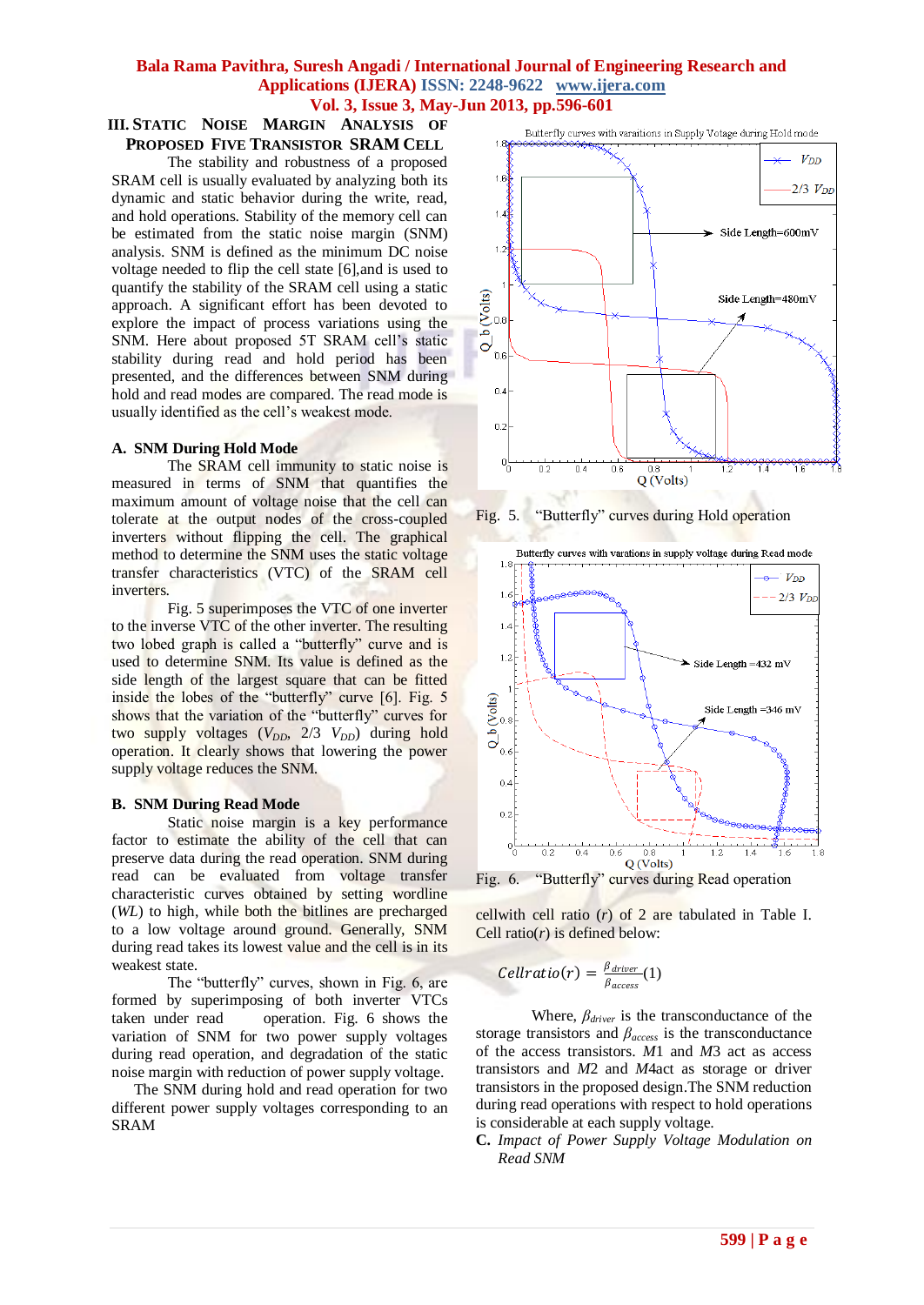Fig. 7 shows that the impact of power supply voltage reduction on read SNM under various process corners. It is clear that irrespective of the process variations, SNM is reduced significantly with the reduction of power supply voltage. Hence, it is more preferable to maintain full *V<sub>DD</sub>* while reading the memory.

## **IV. SIMULATION RESULTS**

The above implemented proposed 5T SRAM with cell ratio  $(r)$  of 2 was simulated along with conventional 6T and novel 5T SRAM cells in 180 nm CMOS process using Cadence Spectre and BSIM3v3 models.

SNM DURING HOLD AND READ OPERATIONS VERSUS POWER SUPPLY VOLTAGE

| Mode        | ofl |                                |                        |
|-------------|-----|--------------------------------|------------------------|
| operation   |     | $\text{SNM}@V_{DD}(\text{mV})$ | SNM@2/3 $V_{DD}$ ((mV) |
| <b>HOLD</b> |     | 600                            | 480                    |
| READ        |     | 120                            | 348                    |



Fig. 7. Impact of Power Supply Voltage Reduction on Read SNM

The layout of the proposed 5T SRAM cell is shown in Fig.8, and all the parasitic capacitances, which were extracted from the layouts, along with some additional bitline capacitance approximately 100 fF are included during simulations. The comparison of the proposed 5T SRAM to the conventional 6T and novel 5T SRAMs are tabulated in Table II and Table III respectively. It is observed that the proposed 5T SRAM cell shows good stability over both the conventional 6T and novel 5T SRAMs with better performance and low power consumption.



Fig. 8.Layout of theProposed 5T SRAM Cell

TABLE I. PERFORMANCE COMPARISON BETWEEN PROPOSED 5T

AND CONVENTIONAL 6T SRAM CELLS

| <b>Metric</b>      | <b>Convention</b><br>al | 5T              | <b>Proposed </b> %Improvem<br>ent |
|--------------------|-------------------------|-----------------|-----------------------------------|
|                    | <b>6T SRAM</b>          | <b>SRAM</b>     |                                   |
| <b>Read SNM</b>    | 255<br>mV               | 432 mV          | 40.97                             |
| <b>Write Delay</b> | 120<br>ps               | 101.41 ps 15.49 |                                   |
|                    | 392.4                   |                 |                                   |
| <b>Read Delay</b>  | рs                      | 303.46 ps 22.66 |                                   |
| Power              |                         |                 |                                   |
| Consumption        | $139.14 \mu W$          | 117.1µW 15.84   |                                   |

TABLE II. PERFORMANCE COMPARISON BETWEEN PROPOSED 5T AND NOVEL 5T SRAM CELLS

|                    | <b>Novel</b> | <b>Proposed</b>       | %Improveme |
|--------------------|--------------|-----------------------|------------|
| <b>Metric</b>      |              | <b>5T SRAMST SRAM</b> | nt         |
|                    | 400          |                       |            |
| <b>Read SNM</b>    | mV           | 432 mV                | 7.4        |
|                    |              | 101.41                |            |
| <b>Write Delay</b> | 300<br>ps    | $\mathbf{p}$ s        | 66.19      |
|                    | 469          | 303.46p               |            |
| Read Delay         | рs           | S                     | 35.29      |
| Power              | 122.94       |                       |            |
| Consumption        | иW           | $117.1 \mu W$         | 4.75       |

## **V.CONCLUSION**

With the aim of attaining a high stability and better performance SRAM, a five transistor (5T) SRAM cell is designed and simulated using a 180 nm CMOS process. The proposed cell exhibits 22.66% better performance with respect to conventional 6T,